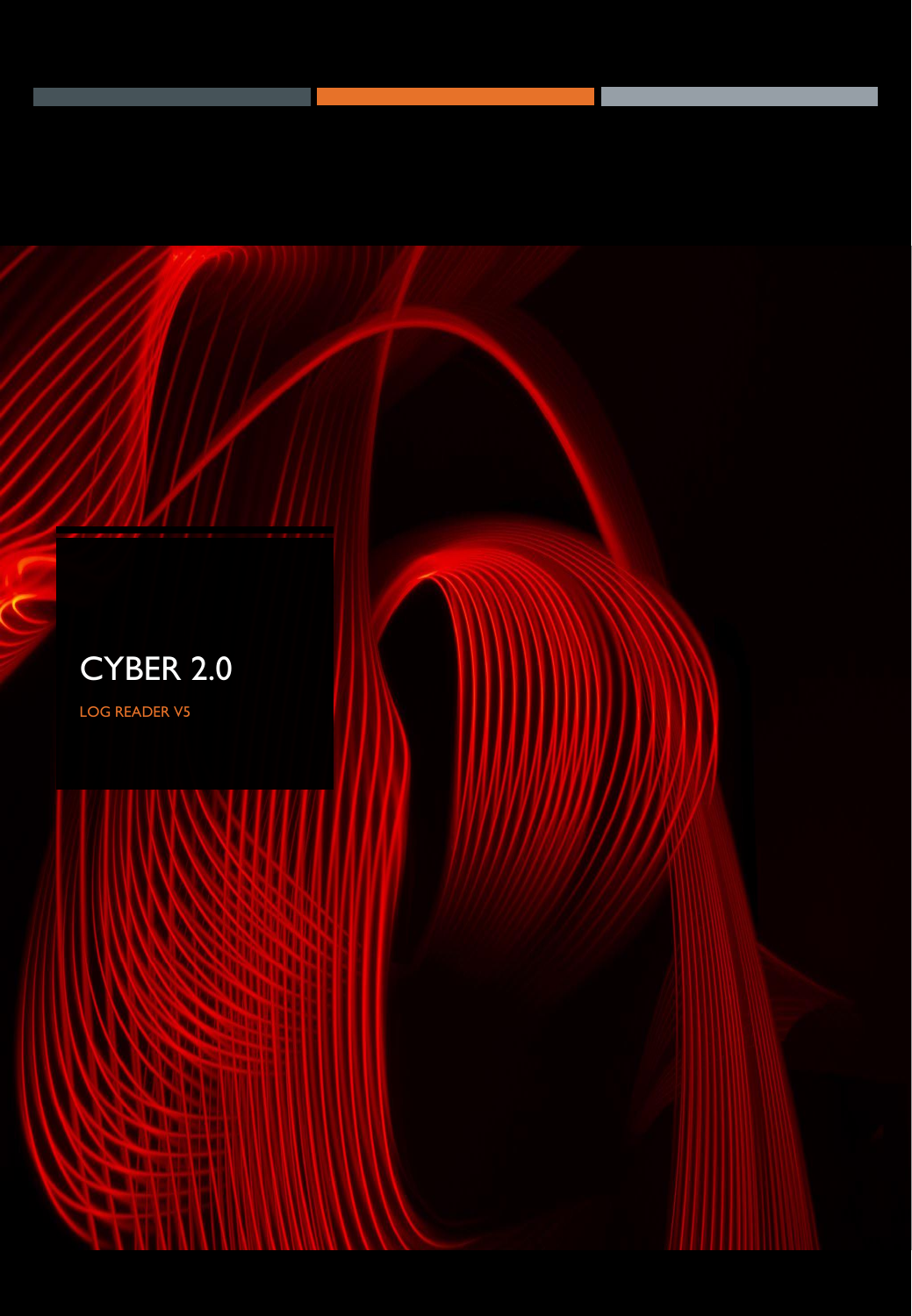#### **Description**

This is an updated and approved version of the log reader tool. This tool is a network monitoring tool. The logs are displayed in chronological order by server time.

#### **Features**

- **Active applications on network logs**
- File system access logs
- **Broadcast monitoring**
- **Chains of every process**
- **Status of approved and unapproved programs**

# **Accessing**

In order to access the V5 log reader interface , you should enter the following address: http://{cyber 2.0 server IP}:9000 Username: superuser Password : Cyber@123

# **Capabilities**

**Filtering –** on the left side of the screen there are basic filter options. To apply them , choose the desired filter then press enter or click on the checkmark above the table :

\*There are more filter options available than seen in the picture\*

**Advanced filtering –** next to the basic filters there's an "advanced text query" tab The text box that appears allows you to enter wanted filters and use the "+" sign to add more wanted filters. Representation

: And =  $+$ , Or =  $\vert$ , Not = -. Query for example: vlc.exe  $+$  - ok + |blocked

This query means that I want to get all the logs for vlc.exe and that status is not ok or blocked. To apply the filter press enter.







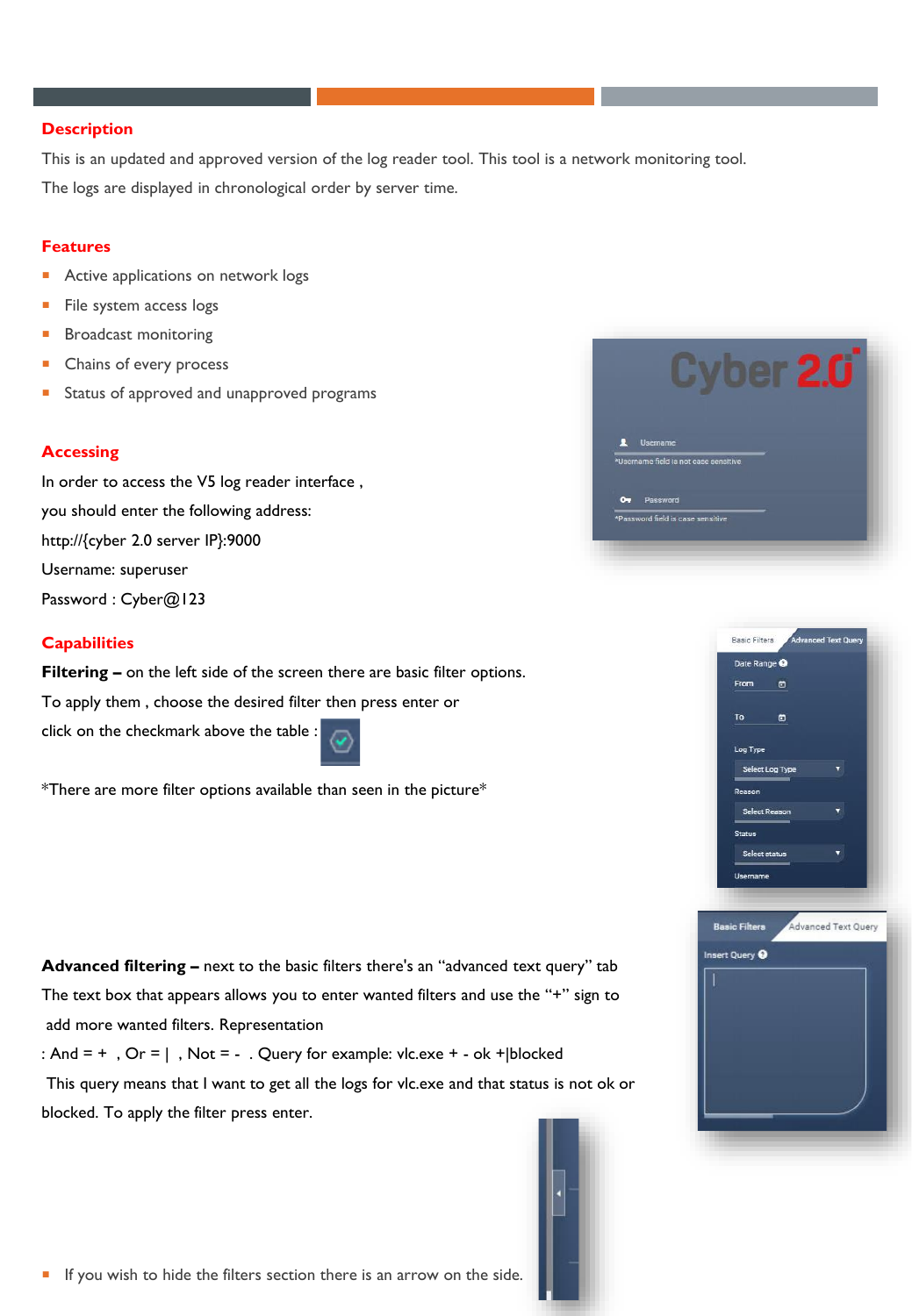# Log information

When selecting a row , it expands and shows you more details about that certain log.

| 09/01 11:54:19 10.0.0.142                                     | 1000175                                               | NT AUTHORITY\NETWORK SERVICE         | sychost exe                                             | <b>Ok</b> | ok | ۰ |
|---------------------------------------------------------------|-------------------------------------------------------|--------------------------------------|---------------------------------------------------------|-----------|----|---|
| <b>Log Details:</b>                                           |                                                       |                                      |                                                         |           |    |   |
| Reason: Ok @                                                  | Protocol: TCP                                         | Sequence Number: 6189                | <b>Reporting computer: BDIKOT8</b>                      |           |    |   |
| Client Time: 09/01<br>11:54:18<br>Scrambled State:<br>Monitor | Source Port 61457                                     | Sub Sequence Number:<br>$\mathbf{0}$ | OS: Microsoft Windows 10 Enterprise                     |           |    |   |
|                                                               | Destination Port: 7680<br><b>Cast Type: Unicast</b>   |                                      | Process Path: \device\harddiskvolume2\windows\system32\ |           |    |   |
|                                                               |                                                       |                                      |                                                         |           |    |   |
| Direction: Outbound                                           |                                                       |                                      |                                                         |           |    |   |
| <b>Application History</b>                                    |                                                       |                                      |                                                         |           |    |   |
| Process name                                                  | <b>Process Path</b>                                   |                                      |                                                         | Reason    |    |   |
| sychostexe                                                    | \Device\HarddiskVolume2\Windows\System32\svchost.exe  |                                      |                                                         | Ok        |    |   |
| <b>SPIVICAS PXP</b>                                           | \Device\HarddiskVolume2\Windows\System32\services.exe |                                      |                                                         | Ok        |    |   |

#### Reporter view

To change to reporter view you need to select the "merge unique rows" toggle. This will merge all the logs with the same data and will add counter to display the amount of times this activity has occurred.

By using this the user can notice unusual activity in the system,

rows with count 1 can be suspicious and rows with a very high counter can

Next to each log there is a notification color , the colors represent the statuses :

describe a legitimate activity or an alert for bruteforce attempts.



Green Red Orange OK Excluded Blocked Info Error Chain

Unknown

## Free search

The free text search enables to search any data that the logs contain (viewed data / hidden data in the expandable row). The user can search for any data that the table contains. Fields: source IP, destination IP, process path, username, process name, status, reason, protocol, directions, ports, OS, cast type, scramble state, policy, reporting computer, DLL name, destination path, process ID.

Dropped

| Search |  |
|--------|--|
|        |  |